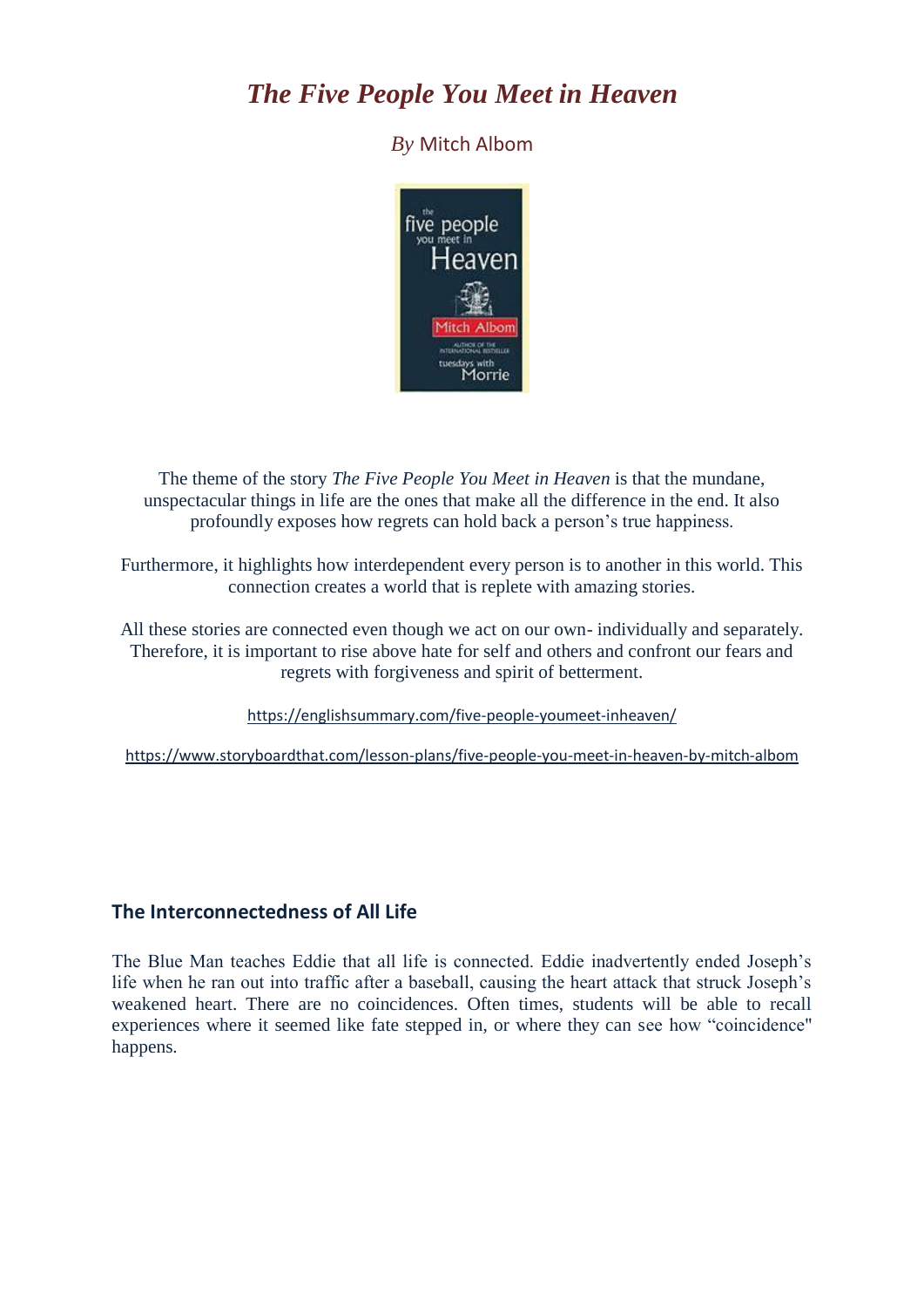## **The Necessity of Sacrifice**

Sometimes, sacrifice is hard; it's the surrender of one's own dreams or plans in order to allow the dreams or plans of someone else to happen. The Captain sacrificed Eddie's knee in order to save Eddie's life; furthermore, the Captain sacrificed his life when he stepped on the land mine while opening the gate so that the other men of his unit could drive through to safety. Eddie made his sacrifice when he took over his father's job at the Pier and moved into his parents' building to keep an eye on his mother after his father died.

## **The Importance of Forgiveness**

Eddie held onto his anger for his father for a long time; however, the only person he was hurting was himself. His father is gone, and Eddie has not come across him in Heaven – just his inanimate memory in Ruby's diner. Once Eddie learns to forgive his father, he flushes the anger out of him, which has no place in Heaven. He doesn't need the anger or the hatred anymore. He is able to move on and become a better version of himself, without allowing his father's mistakes to hold him back anymore.

## **The Power of Love**

Marguerite teaches Eddie that when a person dies, love does not; it is an eternal emotion, and it doesn't simply get wiped away because someone leaves physically. Most students will be able to grasp this concept quite easily. Marguerite also teaches Eddie that love takes on a new form: memory. Love continues to be honored and cherished every time it is remembered.

## **The Purpose of Life**

The meaning of life, the purpose of life… it's the age-old question that no one knows. We hope that one day we'll learn, but we can never be sure. For Eddie, the mundane tasks of his everyday life at Ruby Pier make him feel like a failure. He feels like he never became anything more in life, and that he let Marguerite down. He is granted a special gift when he meets Tala, because despite her devastating news, he finds that he was meant to be working at Ruby Pier – it was not an accident. His "mundane" work kept thousands of children, and as a result, their children, safe for over 50 years. His life was not a waste. It was meaningful, and he was exactly where he was supposed to be.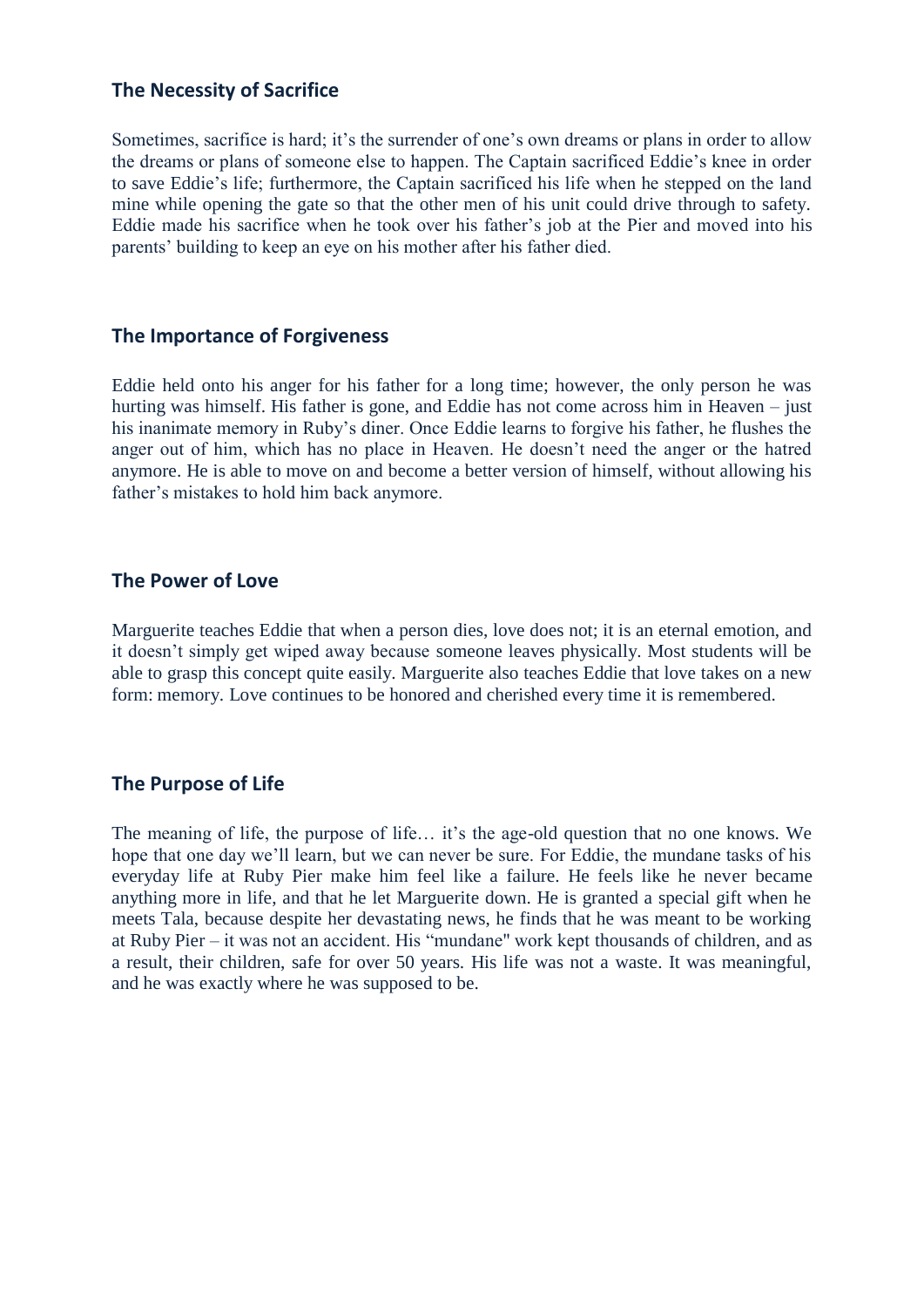## **Motifs & Symbols**

### **Ruby Pier**

Eddie has a love-hate relationship with Ruby Pier. It is a place where he has many fond memories, but also a place where he feels he has been stuck for his entire life. For the Blue Man, Ruby Pier is the only place where he has ever felt accepted. For Ruby, the Pier represents the destruction of her beloved Emile. It is where all of their stories intersect, and where Eddie makes a sacrifice for his father, and then for Amy or Annie.

#### **The Diner**

Ruby's diner in Heaven represents the times before Ruby Pier existed, when she and Emile had their entire lives and a world of promise stretched ahead of them. It is also where Eddie learns to forgive his father. He tells his father that he forgives him for the imprints he left on his childhood glass, and this allows Eddie to finally let go of his anger and to move on.

#### **The Weddings**

The different weddings Marguerite has in her own Heaven represent the power of love. On wedding days, everyone is filled with happiness, and their future is filled with promise. Marguerite also keeps their own wedding reception special for his arrival, because for her, it represents the start of their love which will never die.

#### **The Rock and Washing Ritual**

The rock and washing ritual that Eddie does for Tala allows him to forgive himself for his mistake all those years ago; it cleanses something inside of him, and his tangled emotions finally exhaust themselves. As he cleans away Tala's burned, disfigured skin, he cleans away his burned, disfigured emotions that keep him chained to his life. He discovers the meaning of his life, and the way he made up for his mistake at the hut: he kept children safe.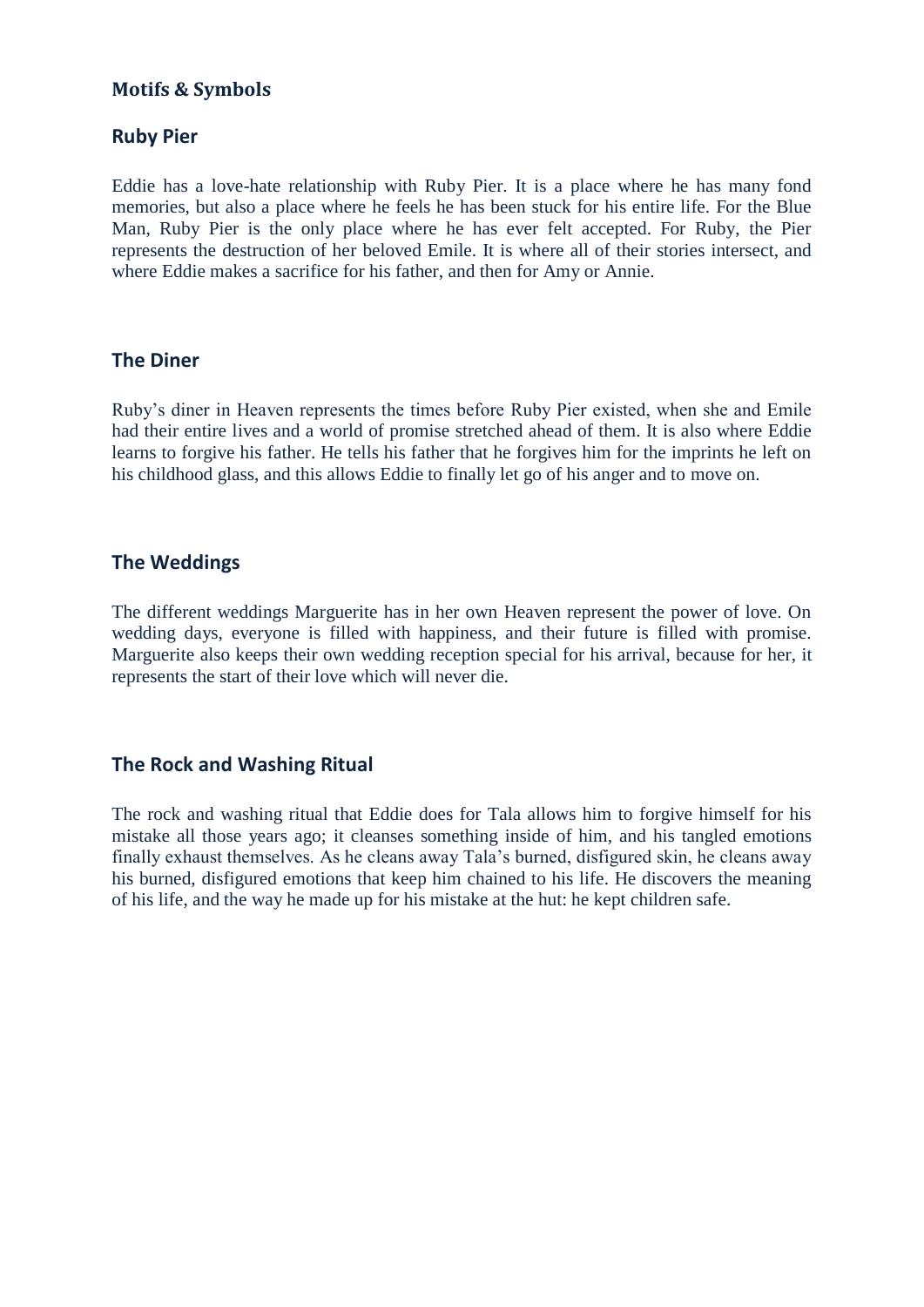## **A Synopsis of** *The Five People You Meet in Heaven*

The novel takes place on Eddie's 83rd birthday. Eddie is a maintenance man at Ruby Pier, and he doesn't know that he is moments from his death. He walks with a painful limp – an old injury from his time as a soldier in World War II. A little girl comes up to him to ask him to make an animal out of pipe cleaners he keeps in his pocket. He can't remember her name – Amy, or Annie? She runs off, and he listens to the sounds of the park again, which turn into horror as Freddy's Free Fall malfunctions. Months earlier, a teenage boy named Nicky had lost his car key on the ride, and it had fallen into the mechanism, jamming a pulley. Now four people hang precariously from the cart at the top of the ride. As the people are pulled to safety, Eddie realizes that they will release the cart and the cable will snap. He sees the little girl at the base of the ride, knocked forward by the surge of the crowd. He runs toward her, and then… nothing.

He wakes up in a teacup ride in the Ruby Pier of his childhood. He begins to run – the pain in his leg is gone. He runs until he hears a voice inside the freak show tent. He walks inside and finds a man with no shirt on, whose skin was a sickly blue. Eddie learns that he has arrived in Heaven, and that he was killed in an accident. He also learns that he will be guided by five people, who will each help him understand his life on earth. The Blue Man's skin color was caused by silver nitrate poisoning, which he was prescribed for his nerves. It also weakened his heart. When Eddie ran into the street after a new baseball he had gotten for his seventh birthday, he gave the Blue Man, who swerved to avoid hitting Eddie, a heart attack, killing him. Eddie soon finds that the Blue Man is there to teach him something: There are no random acts, and everyone is connected.

Eddie then finds himself as a soldier in the Philippines again, and his Captain is his second person. He discovers that shortly after they escaped from Japanese soldiers, his Captain had been killed when he stepped on a landmine to let their truck out of the village. The Captain was also the one who had given Eddie his limp by shooting him in the leg. They had decided to burn down the village in their escape, and Eddie thought he had seen the shadow of a child in one of the huts. He tried to go into the burning building, and the Captain thought he was losing his mind. He figured he could recover from a leg wound, so he shot him to get him out of there. The Captain is there to teach Eddie the next lesson he needs to learn on his journey: sacrifice is a part of life, and it is something to aspire to, not regret.

Eddie then finds himself at a diner in the middle of snowy mountains. He sees his father in the diner, but as much as he yells and bangs on the window, his father doesn't react. Eddie and his father never really got along, and they never spoke again after an incident in Eddie's twenties. Eddie still holds a lot of anger towards him. He discovers that he's in Ruby's – as in, Ruby Pier – heaven. She used to work at the diner and it's where she met her husband Emile. Ruby is there to tell Eddie the truth about his father's death. He had always believed that his father had gotten drunk and fallen into the ocean, causing pneumonia. It turns out his friend Mickey had tried to sexually assault his mother, and his father chased Mickey down to the ocean. Mickey fell into the water, and his father had saved him. Ruby's lesson for Eddie is to let go of his anger and hatred for his father. The harm that anger does is to the person who is angry. He needs to forgive his father to move forward, which Eddie does.

Eddie finds himself in a room of doors. Every door leads to different wedding receptions from all cultures. Finally, he comes face-to-face with his wife, Marguerite. Eddie has a lot of